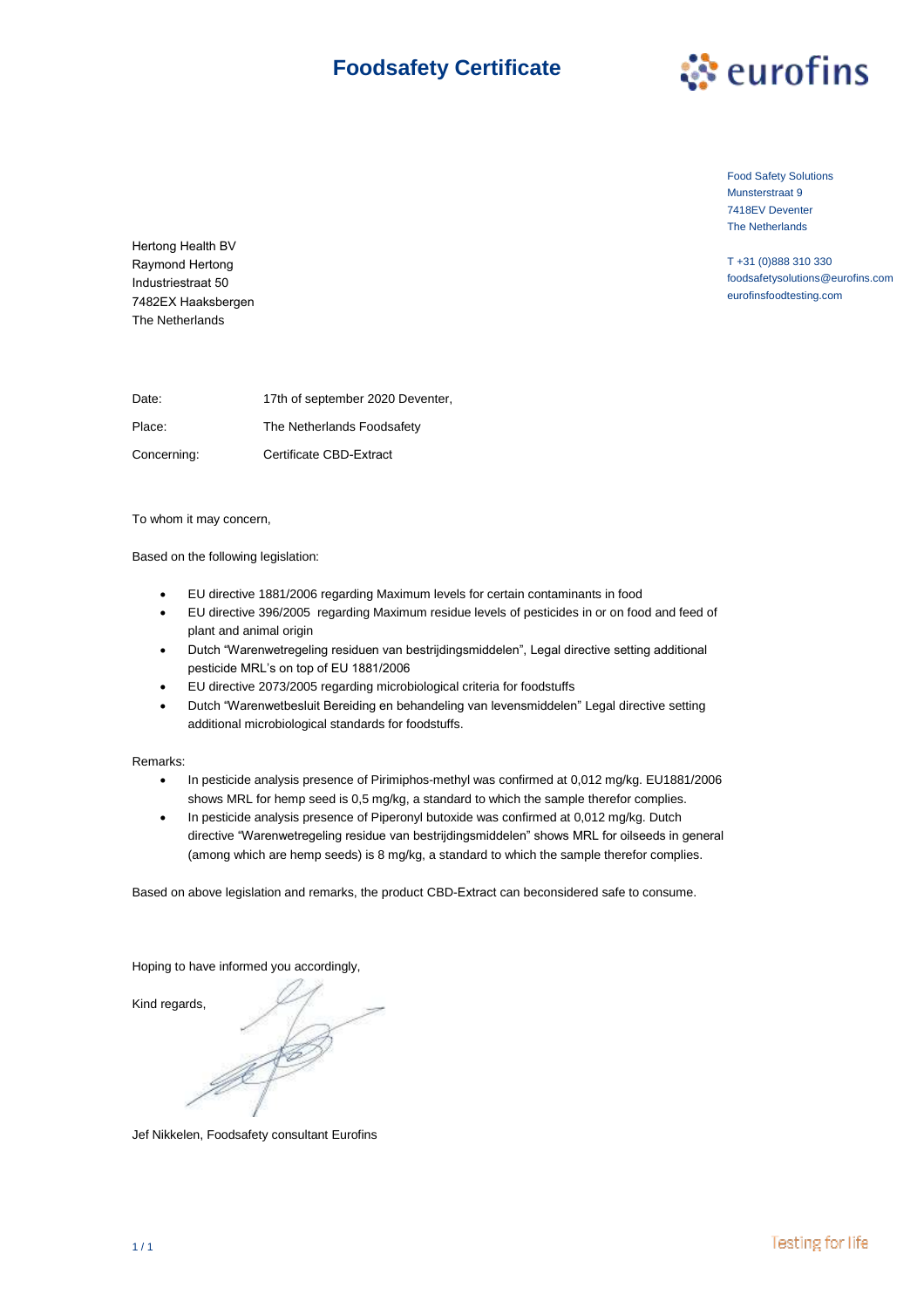# **REVISED\***



Hertong Health BV Raymond Hertong Industriestraat 50 7482EX Haaksbergen

### **Certificate of analysis**

Report electronically validated by:<br>Client id Quotationcode DXC3BX19002164 Your order number Your project number Your project name Batchcode Number of samples Enclosure

Report date

Sample taker

Analytical Service Manager Sanne Herskamp Francyna Matulessy

> HE0011580 *Hertong Health BV*

1 EUNLHE-00485692

Samples received on 11 August 2020 Date sampling *10 August 2020* 17 September 2020 *Klant* Time sampling *Unknown* Sample taking Eurofins No

| Certificate number:        | AR-20-HE-221515-02                                                                                 |
|----------------------------|----------------------------------------------------------------------------------------------------|
| Sample number:             | 888-2020-08070870                                                                                  |
| <b>Start date</b>          | 11 August 2020                                                                                     |
| Your sample number:        | CBD01                                                                                              |
| Sample description:        | CBD-Extract                                                                                        |
| <b>Best before:</b>        | 31-08-2022                                                                                         |
| Start analysis on          | 10-08-2020                                                                                         |
| Sampling date and time     | 10-08-2020                                                                                         |
| <b>Sampler</b>             | Klant                                                                                              |
| <b>Reception condition</b> | Uncooled                                                                                           |
|                            | (*This certificate of analysis cancels and replaces the previous one, numbered AR-20-HE-221515-01) |

|   | Lab           | ТC                | <b>Analysis</b>                                                                                                                                                         | Unit     | Result       |
|---|---------------|-------------------|-------------------------------------------------------------------------------------------------------------------------------------------------------------------------|----------|--------------|
| Q | <b>EUNLHE</b> | <b>UMSXN</b>      | Listeria monocytogenes D [NL Food] Abs Pres /25 g Method: Equal AFNOR EGS<br>38/05-03/17, Real-time PCR<br>Listeria monocytogenes                                       | $/25$ g  | Not detected |
| Q | <b>EUNLHE</b> | UMJZD             | Salmonella species D [NL Food] Abs Pres /25 ml TRA Method: Equal AFNOR TRA<br>02/08-03/01, ELISA<br>Salmonella                                                          | $/25$ ml | Not Detected |
| Q | <b>EUNLHE</b> | UMQ3A             | Bacillus cereus E (Food & Feed) [NL Food] <10 >15 Method: In accordance with ISO<br>7932, E-Cultural technique (non-chromogenic media)<br>Bacillus cereus               | cfu/g    | < 10         |
| Q | <b>EUNLHE</b> | <b>UM0MD</b>      | Clostridium Perfringens <10 > 15000 /g 2 (1-2) Tryp Method: In accordance with ISO<br>7937, E-Cultural technique (non-chromogenic media)<br>Clostridium perfringens     | cfu/g    | < 10         |
| Q | <b>EUNLHE</b> | ZM <sub>1GS</sub> | Coaquiase positive Staphylococcus 37°C E (Food & F Method: Equal AFNOR 3M<br>01/09-04/03 B, E-Cultural technique (media film)<br>Coaquiase positive Staphylococcus 37°C | cfu/g    | < 10         |
| Q | <b>EUNLHE</b> | <b>UMGTR</b>      | Escherichia coli E [NL Food] <10 >15 000 /q (1-2) Method: Equal AFNOR 3M<br>01/08-06/01, E-Cultural technique (media film)                                              |          |              |

The results are only valid for the sample as received. The uncertainty of measurement for the applied methods of analysis are retrievable from the ASM department Opinions and interpretations in this certificate are outside the scope of accreditation. The samples will be stored until 21 days after date of reception. The samples are not stored for microbiological analyzes, unless otherwise agreed with the customer.

## **Eurofins Food Testing Netherlands B.V.**

Icarus 12

8448 CJ Heerenveen NL

Tel. : +31 88 83 10 000 Fax : +31 88 83 10 100 E-mail: ASM-Food-NL@eurofins.com https://www.eurofinsfoodtesting.nl

All offers and agreements are subject to our General Conditions directly available at www.eurofins.nl D. Wetjens



 $\overline{1/2}$